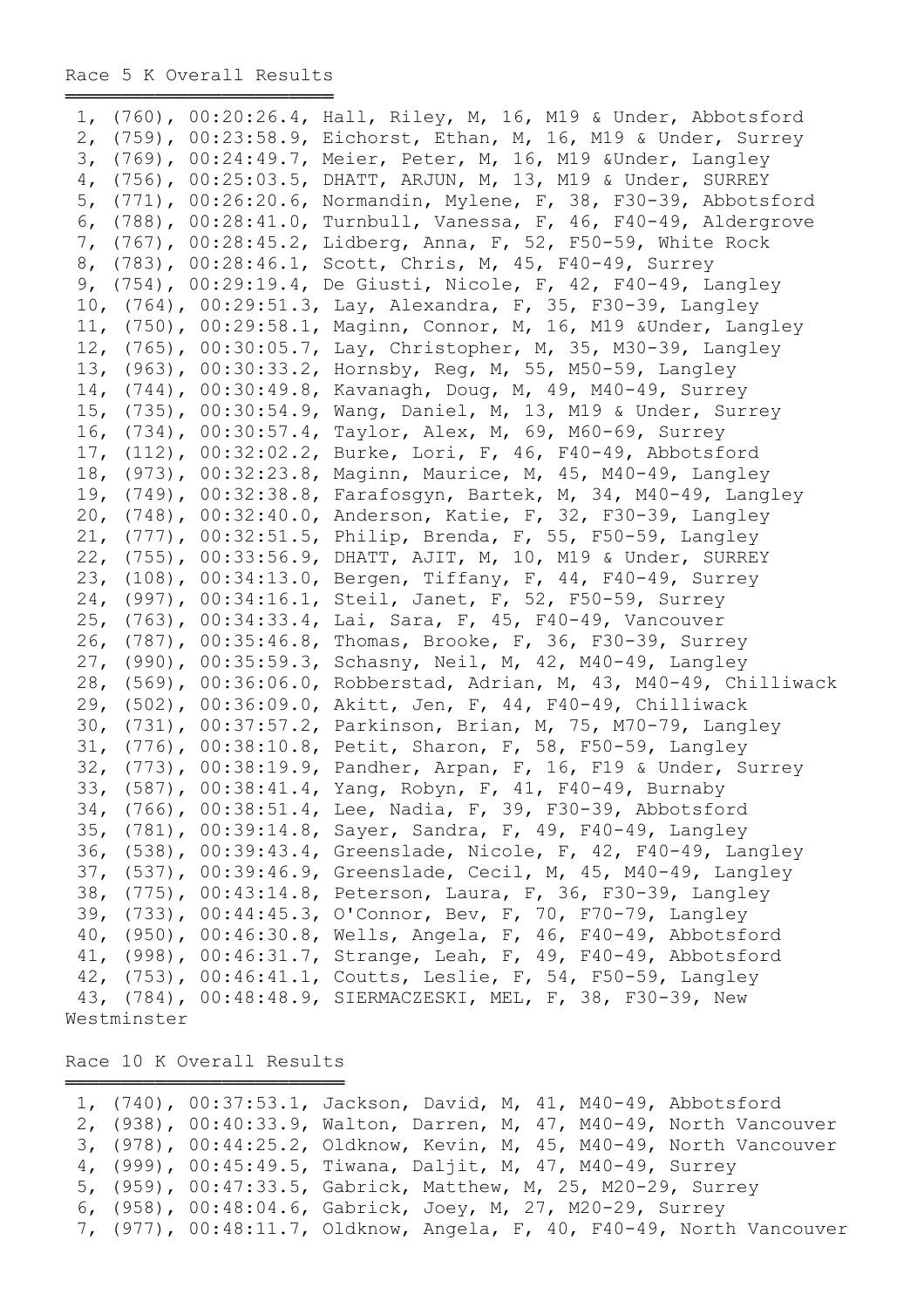8, (989), 00:48:33.2, Rung, Kathy, F, 42, F40-49, Abbotsford 9, (985), 00:48:41.1, Richardson, Matthew, M, 32, M30-39, Surrey 10, (953), 00:48:59.9, Deane, Ronan, M, 42, M40-49, North Vancouver 11, (736), 00:49:18.8, Fluckiger, Jason, M, 41, M40-49, White Rock 12, (964), 00:49:36.0, Hughes-Games, Geoff, M, 59, M50-59, Abbotsford 13, (962), 00:49:59.6, Helms, Tristan, M, 33, M30-39, Langley 14, (993), 00:51:21.2, Sidhu, Harminder, M, 44, M40-49, Langley 15, (743), 00:51:52.0, Rootham, Adam, M, 38, M30-39, Surrey 16, (961), 00:51:58.0, Gilbert, Krista, F, 50, F50-59, Surrey 17, (976), 00:52:57.2, Novotny, Jim, M, 53, M50-59, Langley 18, (980), 00:53:15.8, Patton, George, M, 36, M30-39, Mission 19, (942), 00:53:28.1, Antoniazzi, Roger, M, 57, M50-59, Surrey 20, (939), 00:53:53.7, Yee, Casey, M, 39, M30-39, Surrey 21, (970), 00:54:14.6, Prevost, Leah, F, 26, F20-29, Langley 22, (944), 00:54:20.4, Brunke, Werner, M, 61, M60-69, Surrey 23, (761), 00:54:42.2, Hart, Mary, F, 49, F40-49, Surrey 24, (960), 00:54:49.9, Garzittu, Manuel, M, 56, M50-59, Surrey 25, (979), 00:55:01.6, Pandher, Harpreet, M, 42, M40-49, Surrey 26, (782), 00:55:06.6, Scott, Aurora, F, 47, F40-49, Surrey 27, (975), 00:56:09.0, Nelson, Jayne, F, 53, F50-59, Surrey 28, (995), 00:57:36.4, Sparks, Don, M, 55, M50-59, Surrey 29, (745), 00:57:41.9, Kavanagh, Scott, M, 45, M40-49, Surrey 30, (949), 00:58:29.0, Savage, Carol, F, 50, F50-59, Surrey 31, (1000), 00:58:49.2, Wall, Pippa, F, 65, F60-69, Vancouver 32, (988), 00:58:53.8, Rooke, Jocelynn, F, 42, F40-49, Surrey 33, (738), 00:59:41.4, Flatt, Ryan, M, 39, M30-39, Surrey 34, (747), 01:00:16.5, Kavanagh, Keygan, M, 21, M20-29, Surrey 35, (746), 01:00:17.0, Gurmiak, Cliff, M, 34, M30-39, Surrey 36, (943), 01:01:12.6, Baturin, Shawn, M, 39, M30-39, Surrey 37, (967), 01:01:40.7, Savage, Kevin, M, 54, M50-59, Surrey 38, (957), 01:01:55.3, Fairbairn, Andrew, M, 44, M40-49, Surrey 39, (971), 01:02:05.3, LeBlanc, Jake, M, 42, M40-49, Abbotsford 40, (987), 01:02:19.9, Robertson, Gord, M, 65, M60-69, Surrey 41, (952), 01:02:34.6, Coulter, Jessica, F, 31, F30-39, Surrey 42, (742), 01:02:35.8, Cool, Graham, M, 39, M30-39, Surrey 43, (947), 01:03:26.8, Canter, Karl, M, 60, M60-69, Surrey 44, (956), 01:03:56.9, Estacio, Vina, F, 42, F40-49, Surrey 45, (986), 01:05:45.7, Rideout, Glenn, M, 52, M50-59, Surrey 46, (996), 01:05:46.7, Spier, Soraya, F, 55, F50-59, Surrey 47, (762), 01:06:38.1, Helms, Paul, M, 61, M60-69, Langley 48, (984), 01:07:41.7, Pullman, Nathalie, F, 25, F20-29, Surrey 49, (948), 01:08:05.7, Canter, Michelle, F, 59, F50-59, Surrey 50, (992), 01:09:26.6, Setter, Lorraine, F, 56, F50-59, Surrey 51, (739), 01:12:34.5, Flatt, Suzanne, F, 34, F30-39, Surrey 52, (966), 01:12:41.3, Kenney, Carolyn, F, 48, F40-49, Langley 53, (983), 01:13:04.8, Prokopich, Brenda, F, 51, F50-59, Surrey 54, (969), 01:13:09.0, Laird, Melanie, F, 48, F40-49, Langley 55, (951), 01:15:56.0, Conway, Kim, F, 36, F30-39, Abbotsford 56, (732), 01:16:00.6, Russenholt, Adam, M, 42, M40-49, Abbotsford

## Race 2 K Overall Results ════════════════════════

 1, (791), 00:09:48.7, MacPherson, Nicholas, M, 9, M19 & Under, Surrey 2, (790), 00:11:05.1, Andrews, Tristan, M, 9, M19 & Under, Abbotsford 3, (737), 00:11:09.5, Fluckiger, Sascha, M, 7, M19 & Under, White Rock

4, (741), 00:12:56.3, Bozanic, Vincent, M, 12, M19 &Under, Mission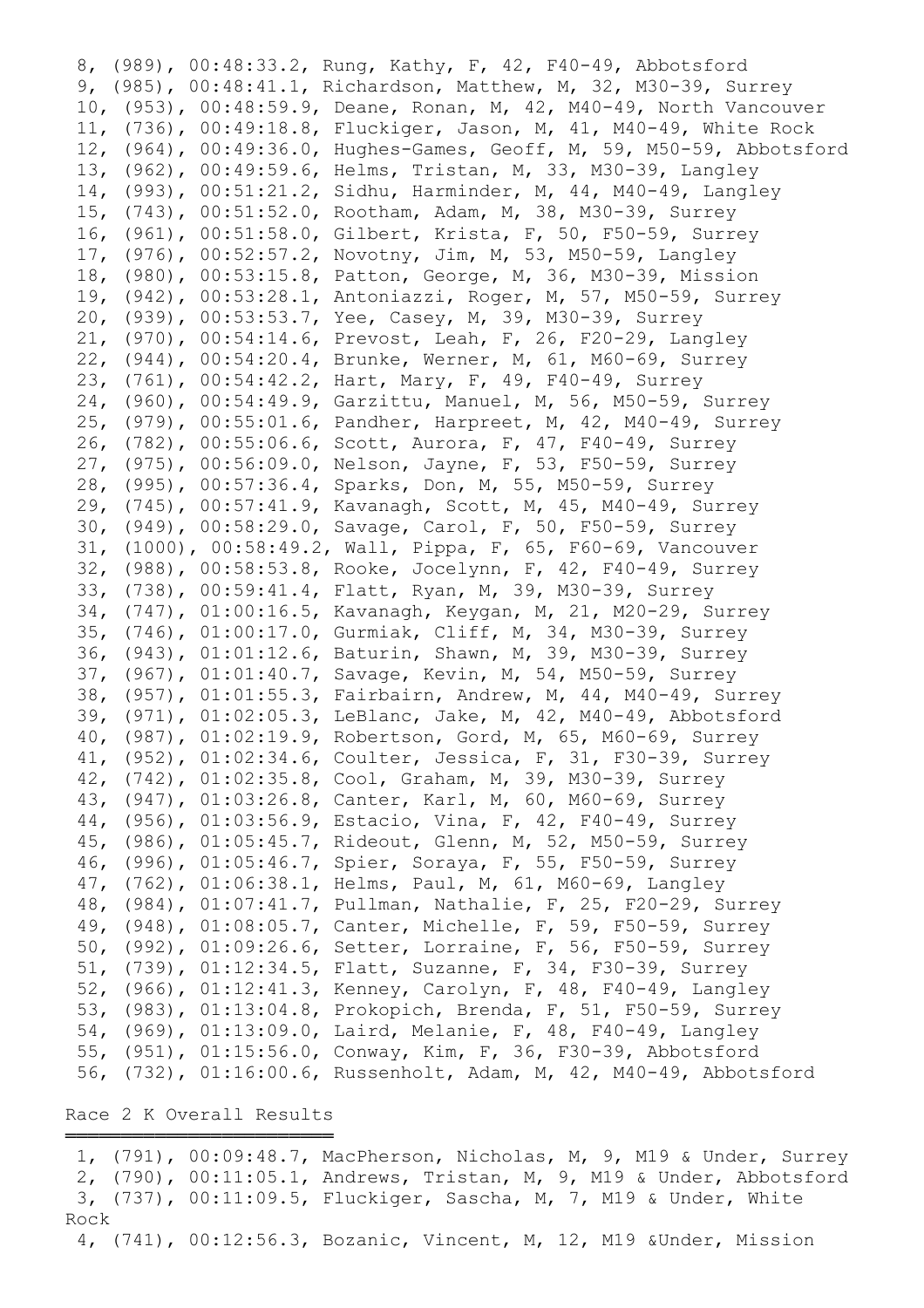#### Women's Race 5 K By Category ════════════════════════════

F19 & Under ───────────

1, (773), 00:38:19.9, Pandher, Arpan, 16, Surrey

F30-39 ──────

> 1, (771), 00:26:20.6, Normandin, Mylene, 38, Abbotsford 2, (764), 00:29:51.3, Lay, Alexandra, 35, Langley 3, (748), 00:32:40.0, Anderson, Katie, 32, Langley 4, (787), 00:35:46.8, Thomas, Brooke, 36, Surrey 5, (766), 00:38:51.4, Lee, Nadia, 39, Abbotsford 6, (775), 00:43:14.8, Peterson, Laura, 36, Langley 7, (784), 00:48:48.9, SIERMACZESKI, MEL, 38, New Westminster

F40-49 ──────

|  | 1, (788), 00:28:41.0, Turnbull, Vanessa, 46, Aldergrove |
|--|---------------------------------------------------------|
|  | 2, (754), 00:29:19.4, De Giusti, Nicole, 42, Langley    |
|  | 3, (112), 00:32:02.2, Burke, Lori, 46, Abbotsford       |
|  | 4, (108), 00:34:13.0, Bergen, Tiffany, 44, Surrey       |
|  | 5, (763), 00:34:33.4, Lai, Sara, 45, Vancouver          |
|  | 6, (502), 00:36:09.0, Akitt, Jen, 44, Chilliwack        |
|  | 7, (587), 00:38:41.4, Yang, Robyn, 41, Burnaby          |
|  | 8, (781), 00:39:14.8, Sayer, Sandra, 49, Langley        |
|  | 9, (538), 00:39:43.4, Greenslade, Nicole, 42, Langley   |
|  | 10, (950), 00:46:30.8, Wells, Angela, 46, Abbotsford    |
|  | 11, (998), 00:46:31.7, Strange, Leah, 49, Abbotsford    |

F50-59 ──────

|  | 1, (767), 00:28:45.2, Lidberg, Anna, 52, White Rock |
|--|-----------------------------------------------------|
|  | 2, (777), 00:32:51.5, Philip, Brenda, 55, Langley   |
|  | 3, (997), 00:34:16.1, Steil, Janet, 52, Surrey      |
|  | 4, (776), 00:38:10.8, Petit, Sharon, 58, Langley    |
|  | 5, (753), 00:46:41.1, Coutts, Leslie, 54, Langley   |

F70-79 ──────

1, (733), 00:44:45.3, O'Connor, Bev, 70, Langley

Men's Race 5 K By Category ══════════════════════════

## F40-49 ──────

1, (783), 00:28:46.1, Scott, Chris, 45, Surrey

M19 & Under ───────────

 <sup>1, (760), 00:20:26.4,</sup> Hall, Riley, 16, Abbotsford

 <sup>2, (759), 00:23:58.9,</sup> Eichorst, Ethan, 16, Surrey

 <sup>3, (756), 00:25:03.5,</sup> DHATT, ARJUN, 13, SURREY

 <sup>4, (735), 00:30:54.9,</sup> Wang, Daniel, 13, Surrey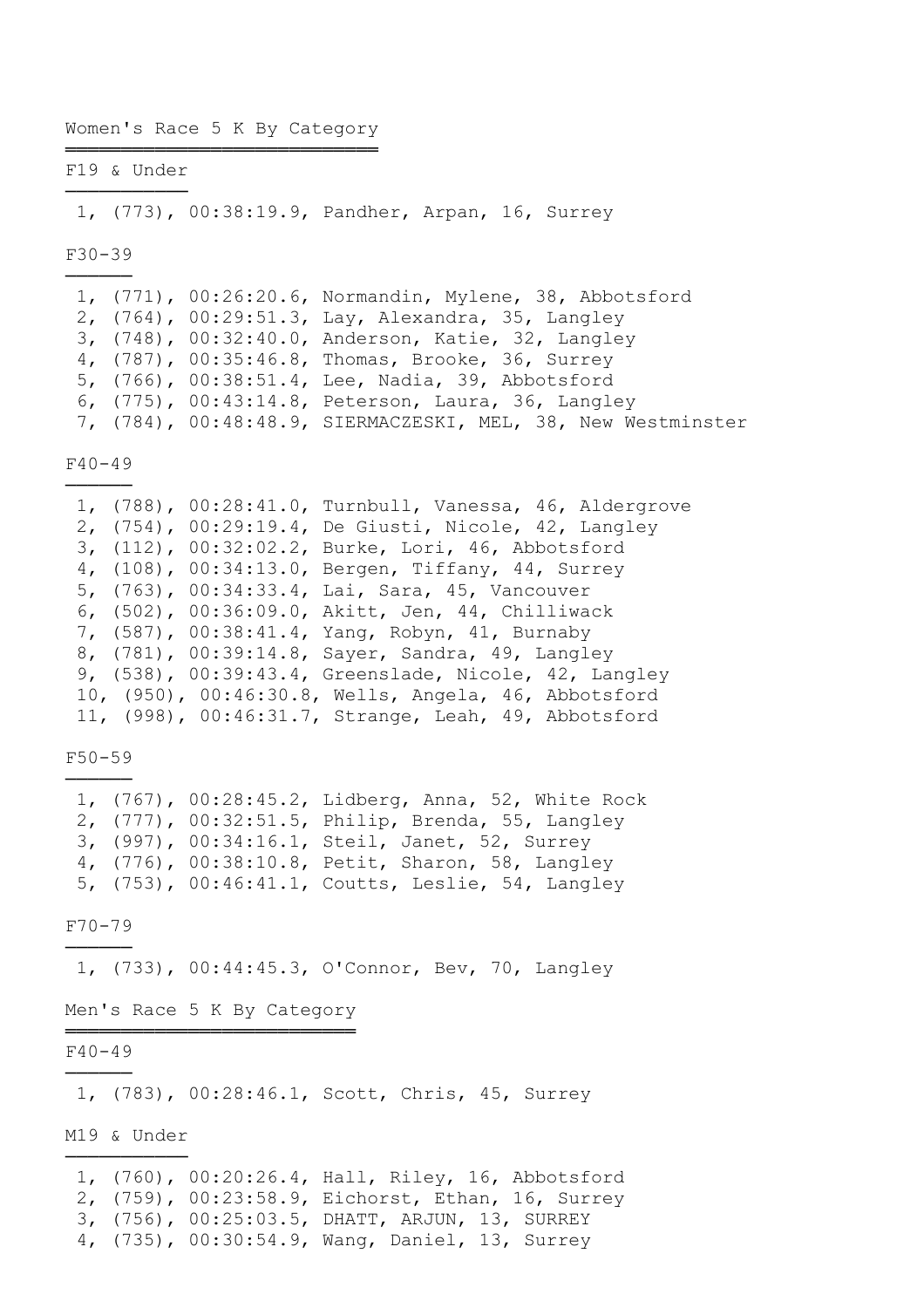5, (755), 00:33:56.9, DHATT, AJIT, 10, SURREY M19 &Under ────────── 1, (769), 00:24:49.7, Meier, Peter, 16, Langley 2, (750), 00:29:58.1, Maginn, Connor, 16, Langley M30-39 ────── 1, (765), 00:30:05.7, Lay, Christopher, 35, Langley M40-49 ────── 1, (744), 00:30:49.8, Kavanagh, Doug, 49, Surrey 2, (973), 00:32:23.8, Maginn, Maurice, 45, Langley 3, (749), 00:32:38.8, Farafosgyn, Bartek, 34, Langley 4, (990), 00:35:59.3, Schasny, Neil, 42, Langley 5, (569), 00:36:06.0, Robberstad, Adrian, 43, Chilliwack 6, (537), 00:39:46.9, Greenslade, Cecil, 45, Langley M50-59 ────── 1, (963), 00:30:33.2, Hornsby, Reg, 55, Langley M60-69 ────── 1, (734), 00:30:57.4, Taylor, Alex, 69, Surrey M70-79 ────── 1, (731), 00:37:57.2, Parkinson, Brian, 75, Langley Women's Race 10 K By Category ═════════════════════════════ F20-29 ────── 1, (970), 00:54:14.6, Prevost, Leah, 26, Langley 2, (984), 01:07:41.7, Pullman, Nathalie, 25, Surrey F30-39 ────── 1, (952), 01:02:34.6, Coulter, Jessica, 31, Surrey 2, (739), 01:12:34.5, Flatt, Suzanne, 34, Surrey 3, (951), 01:15:56.0, Conway, Kim, 36, Abbotsford F40-49 ────── 1, (977), 00:48:11.7, Oldknow, Angela, 40, North Vancouver 2, (989), 00:48:33.2, Rung, Kathy, 42, Abbotsford 3, (761), 00:54:42.2, Hart, Mary, 49, Surrey 4, (782), 00:55:06.6, Scott, Aurora, 47, Surrey 5, (988), 00:58:53.8, Rooke, Jocelynn, 42, Surrey 6, (956), 01:03:56.9, Estacio, Vina, 42, Surrey 7, (966), 01:12:41.3, Kenney, Carolyn, 48, Langley 8, (969), 01:13:09.0, Laird, Melanie, 48, Langley

F50-59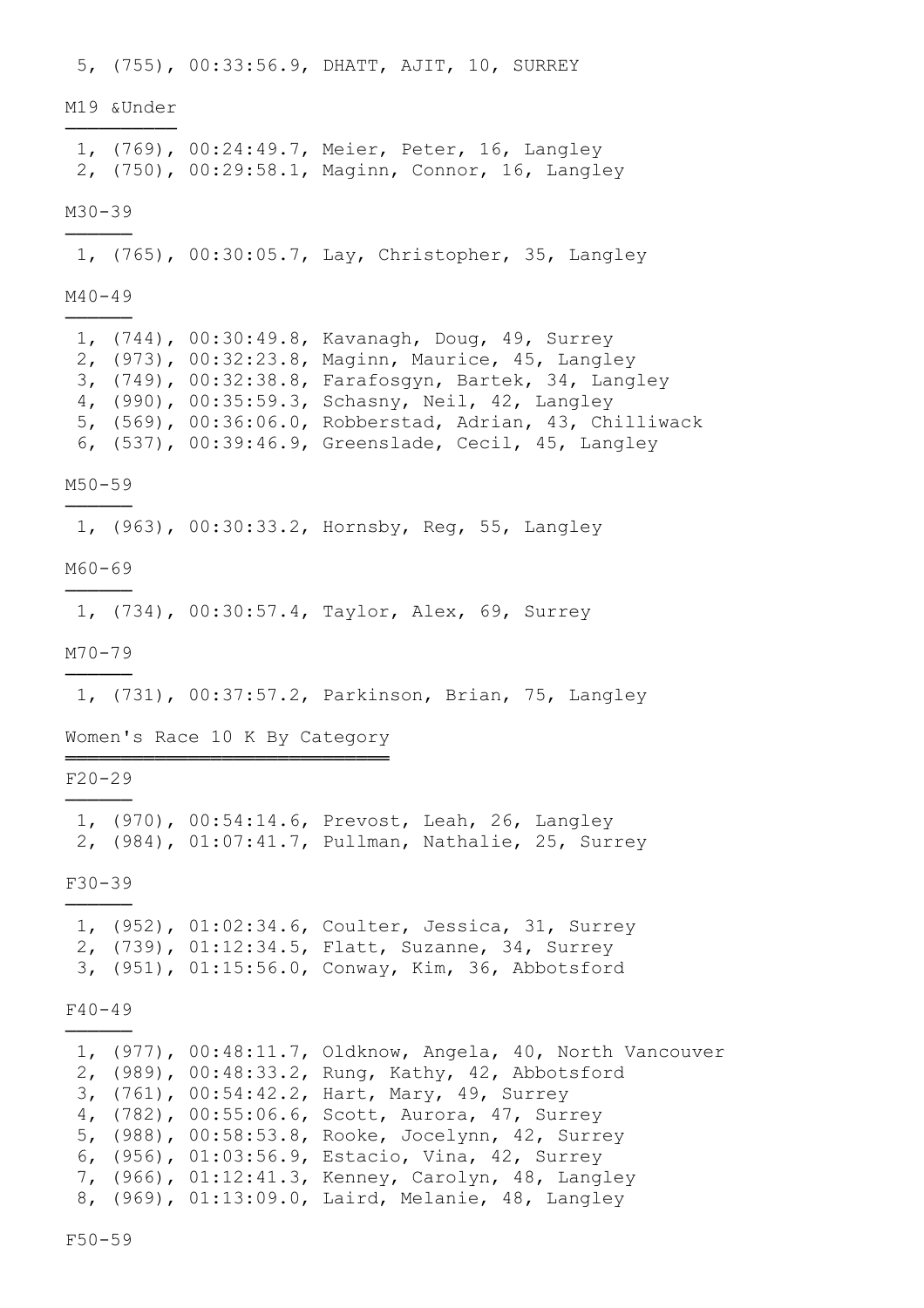|  | 1, (961), 00:51:58.0, Gilbert, Krista, 50, Surrey   |
|--|-----------------------------------------------------|
|  | 2, (975), 00:56:09.0, Nelson, Jayne, 53, Surrey     |
|  | 3, (949), 00:58:29.0, Savage, Carol, 50, Surrey     |
|  | 4, (996), 01:05:46.7, Spier, Soraya, 55, Surrey     |
|  | 5, (948), 01:08:05.7, Canter, Michelle, 59, Surrey  |
|  | 6, (992), 01:09:26.6, Setter, Lorraine, 56, Surrey  |
|  | 7, (983), 01:13:04.8, Prokopich, Brenda, 51, Surrey |

## F60-69 ──────

──────

1, (1000), 00:58:49.2, Wall, Pippa, 65, Vancouver

# Men's Race 10 K By Category ═══════════════════════════

## M20-29 ──────

|  | 1, (959), 00:47:33.5, Gabrick, Matthew, 25, Surrey |  |  |
|--|----------------------------------------------------|--|--|
|  | 2, (958), 00:48:04.6, Gabrick, Joey, 27, Surrey    |  |  |
|  | 3, (747), 01:00:16.5, Kavanagh, Keygan, 21, Surrey |  |  |

#### M30-39

──────

|  | 1, (985), 00:48:41.1, Richardson, Matthew, 32, Surrey |
|--|-------------------------------------------------------|
|  | 2, (962), 00:49:59.6, Helms, Tristan, 33, Langley     |
|  | 3, (743), 00:51:52.0, Rootham, Adam, 38, Surrey       |
|  | 4, (980), 00:53:15.8, Patton, George, 36, Mission     |
|  | 5, (939), 00:53:53.7, Yee, Casey, 39, Surrey          |
|  | 6, (738), 00:59:41.4, Flatt, Ryan, 39, Surrey         |
|  | 7, (746), 01:00:17.0, Gurmiak, Cliff, 34, Surrey      |
|  | 8, (943), 01:01:12.6, Baturin, Shawn, 39, Surrey      |
|  | 9, (742), 01:02:35.8, Cool, Graham, 39, Surrey        |

#### M40-49 ──────

|  | 1, (740), 00:37:53.1, Jackson, David, 41, Abbotsford |                                                           |
|--|------------------------------------------------------|-----------------------------------------------------------|
|  |                                                      | 2, (938), 00:40:33.9, Walton, Darren, 47, North Vancouver |
|  |                                                      | 3, (978), 00:44:25.2, Oldknow, Kevin, 45, North Vancouver |
|  | 4, (999), 00:45:49.5, Tiwana, Daljit, 47, Surrey     |                                                           |
|  |                                                      | 5, (953), 00:48:59.9, Deane, Ronan, 42, North Vancouver   |
|  |                                                      | 6, (736), 00:49:18.8, Fluckiger, Jason, 41, White Rock    |
|  | 7, (993), 00:51:21.2, Sidhu, Harminder, 44, Langley  |                                                           |
|  | 8, (979), 00:55:01.6, Pandher, Harpreet, 42, Surrey  |                                                           |
|  | 9, (745), 00:57:41.9, Kavanagh, Scott, 45, Surrey    |                                                           |
|  | 10, (957), 01:01:55.3, Fairbairn, Andrew, 44, Surrey |                                                           |
|  | 11, (971), 01:02:05.3, LeBlanc, Jake, 42, Abbotsford |                                                           |
|  |                                                      | 12, (732), 01:16:00.6, Russenholt, Adam, 42, Abbotsford   |

M50-59 ──────

|  | 1, (964), 00:49:36.0, Hughes-Games, Geoff, 59, Abbotsford |
|--|-----------------------------------------------------------|
|  | 2, (976), 00:52:57.2, Novotny, Jim, 53, Langley           |
|  | 3, (942), 00:53:28.1, Antoniazzi, Roger, 57, Surrey       |
|  | 4, (960), 00:54:49.9, Garzittu, Manuel, 56, Surrey        |
|  | 5, (995), 00:57:36.4, Sparks, Don, 55, Surrey             |
|  | 6, (967), 01:01:40.7, Savage, Kevin, 54, Surrey           |
|  | 7, (986), 01:05:45.7, Rideout, Glenn, 52, Surrey          |